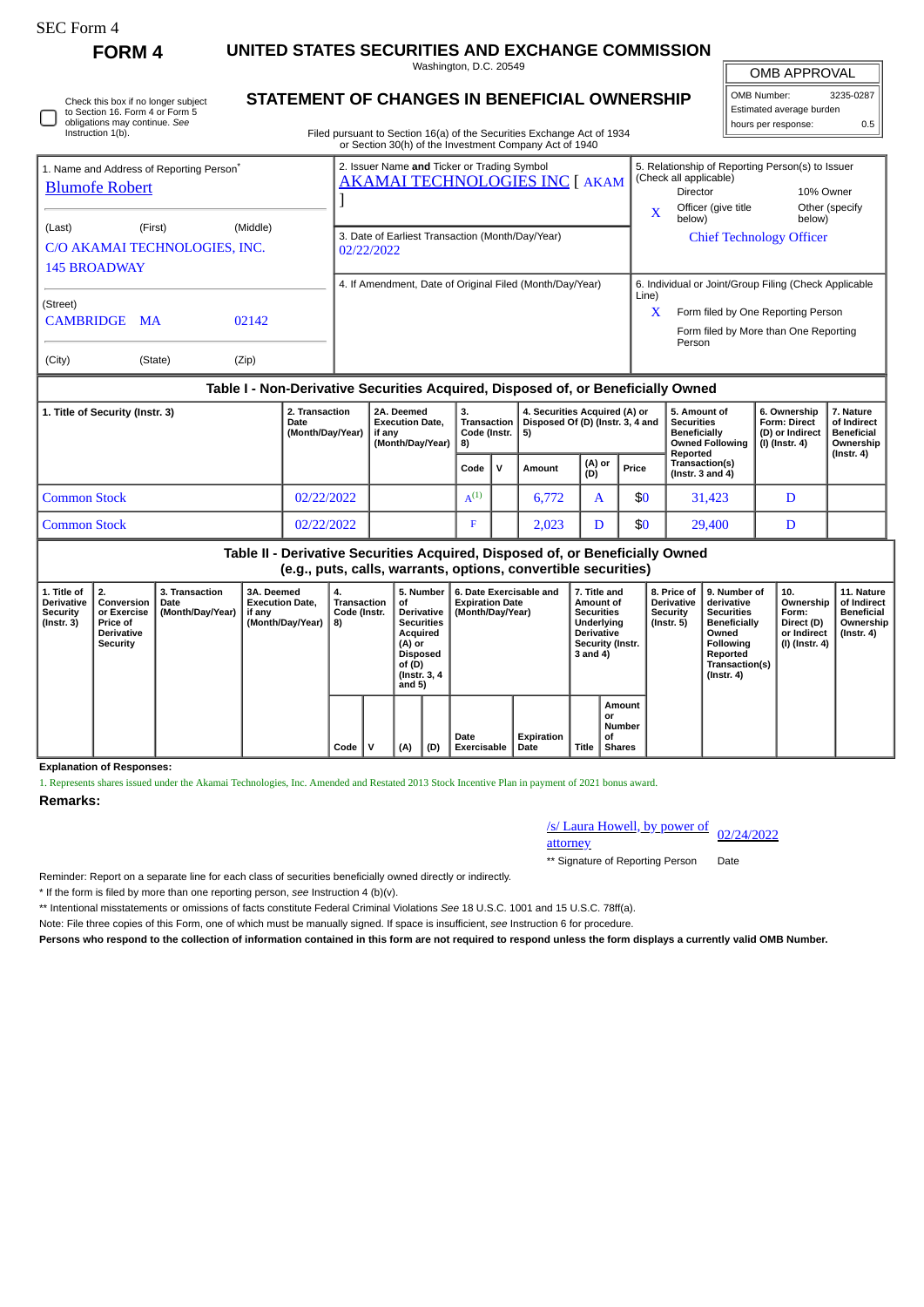## **LIMITED POWER OF ATTORNEY FOR SECTION 16 REPORTING OBLIGATIONS**

Know all by these presents, that the undersigned hereby makes, constitutes and appoints each of James Hammons, Laura Howell and Conor Daly, signing singly and each acting individually, as the undersigned's true and lawful attorney-in-fact with full power and authority as hereinafter described to:

(1) execute for and on behalf of the undersigned, in the undersigned's capacity as an officer and/or director of Akamai Technologies, Inc. (the "Company"), Forms 3, 4, and 5 (including any amendments thereto) in accordance with Section 16(a) of the Securities Exchange Act of 1934 and the rules thereunder (the "Exchange Act");

(2) do and perform any and all acts for and on behalf of the undersigned which may be necessary or desirable to prepare, complete and execute any such Form 3, 4, or 5, prepare, complete and execute any amendment or amendments thereto, and timely deliver and file such form with the United States Securities and Exchange Commission (the "SEC") and any stock exchange or similar authority, including without limitation the filing of a Form ID or any other application materials to enable the undersigned to gain or maintain access to the Electronic Data Gathering, Analysis and Retrieval system of the SEC;

(3) seek or obtain, as the undersigned's representative and on the undersigned's behalf, information regarding transactions in the Company's securities from any third party, including brokers, employee benefit plan administrators and trustees, and the undersigned hereby authorizes any such person to release any such information to such attorney-in-fact and approves and ratifies any such release of information; and

(4) take any other action of any type whatsoever in connection with the foregoing which, in the opinion of such attorney-in-fact, may be of benefit to, in the best interest of, or legally required by, the undersigned, it being understood that the documents executed by such attorney‑in‑fact on behalf of the undersigned pursuant to this Power of Attorney shall be in such form and shall contain such terms and conditions as such attorney‑in‑fact may approve in such attorney‑in‑fact's discretion.

The undersigned hereby grants to each such attorney-in-fact full power and authority to do and perform any and every act and thing whatsoever requisite, necessary, or proper to be done in the exercise of any of the rights and powers herein granted, as fully to all intents and purposes as the undersigned might or could do if personally present, with full power of substitution or revocation, hereby ratifying and confirming all that such attorney-in-fact, or such attorney-in-fact's substitute or substitutes, shall lawfully do or cause to be done by virtue of this power of attorney and the rights and powers herein granted. The undersigned acknowledges that the foregoing attorneys‑in‑fact, in serving in such capacity at the request of the undersigned, are not assuming nor relieving, nor is the Company assuming nor relieving, any of the undersigned's responsibilities to comply with Section 16 of the Exchange Act. The undersigned acknowledges that neither the Company nor the foregoing attorneys-in-fact assume (i) any liability for the undersigned's responsibility to comply with the requirement of the Exchange Act, (ii) any liability of the undersigned for any failure to comply with such requirements, or (iii) any obligation or liability of the undersigned for profit disgorgement under Section 16(b) of the Exchange Act.

This Power of Attorney shall remain in full force and effect until the undersigned is no longer required to file Forms 3, 4, and 5 with respect to the undersigned's holdings of and transactions in securities issued by the Company, unless earlier revoked by the undersigned in a signed writing delivered to the foregoing attorneys-in-fact.

IN WITNESS WHEREOF, the undersigned has caused this Power of Attorney to be executed as of this  $4<sup>th</sup>$  day of March, 2016.